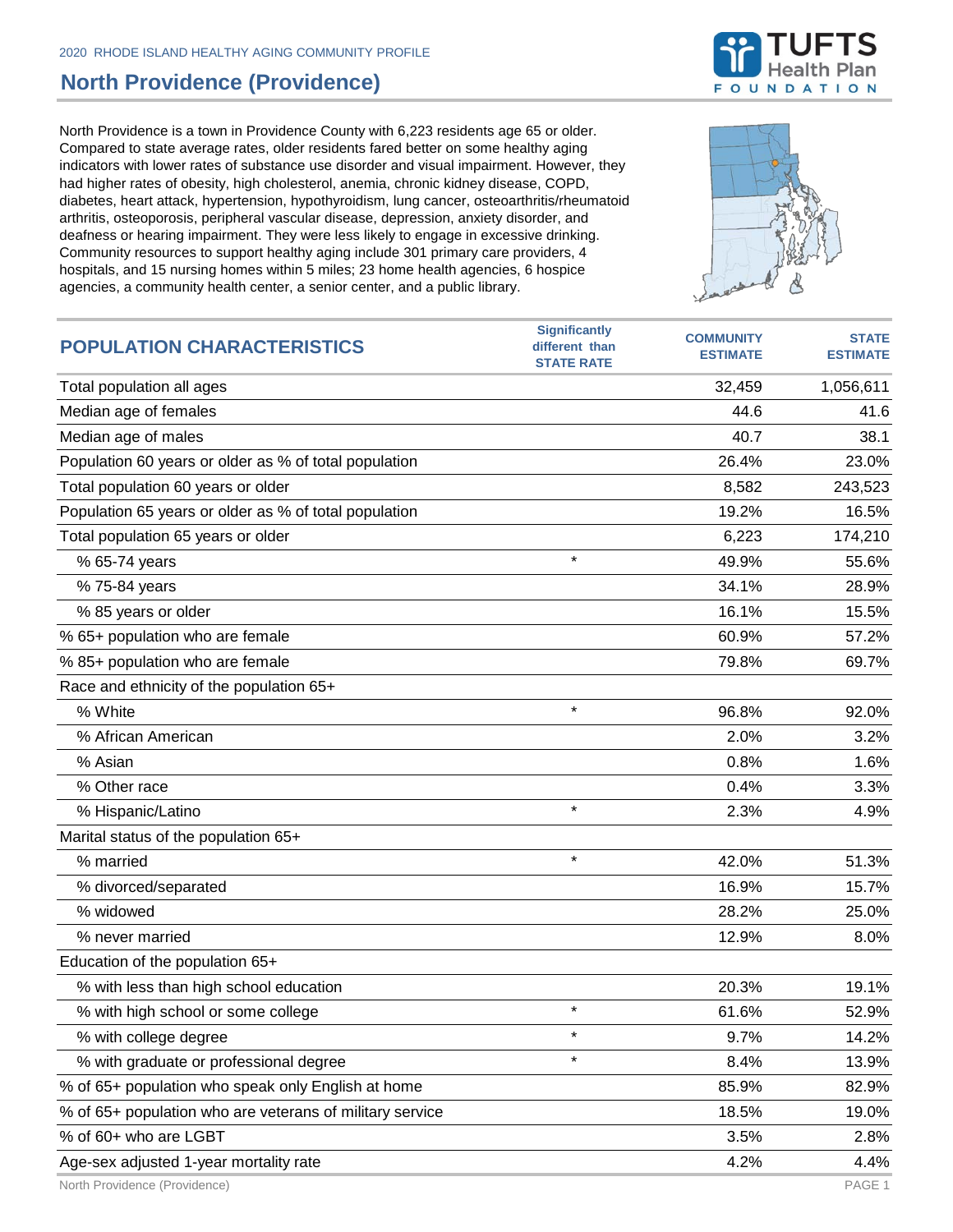| <b>HEALTHY AGING INDICATORS</b>                              | <b>BETTER / WORSE</b><br><b>STATE RATE</b> | <b>COMMUNITY</b><br><b>ESTIMATE</b> | <b>STATE</b><br><b>ESTIMATE</b> |
|--------------------------------------------------------------|--------------------------------------------|-------------------------------------|---------------------------------|
| <b>WELLNESS</b>                                              |                                            |                                     |                                 |
| % 60+ getting the recommended hours of sleep                 |                                            | 59.3%                               | 63.0%                           |
| % 60+ doing any physical activity within last month          |                                            | 66.5%                               | 71.0%                           |
| % 60+ met CDC guidelines for muscle-strengthening activity   |                                            | 19.8%                               | 25.0%                           |
| % 60+ met CDC guidelines for aerobic physical activity       |                                            | 47.7%                               | 54.3%                           |
| % 60+ with fair or poor health status                        |                                            | 21.5%                               | 19.5%                           |
| % 60+ with 15+ physically unhealthy days in last month       |                                            | 13.6%                               | 14.5%                           |
| <b>FALLS</b>                                                 |                                            |                                     |                                 |
| % 60+ who fell within last year                              |                                            | 23.5%                               | 26.3%                           |
| % 60+ who were injured in a fall within last year            |                                            | 11.0%                               | 10.3%                           |
| % 65+ had hip fracture                                       |                                            | 3.8%                                | 3.4%                            |
| <b>PREVENTION</b>                                            |                                            |                                     |                                 |
| % 60+ with physical exam/check-up in last year               |                                            | 94.3%                               | 93.0%                           |
| % 60+ flu shot in last year                                  |                                            | 61.5%                               | 60.6%                           |
| % 60+ with pneumonia vaccine                                 |                                            | 65.3%                               | 67.7%                           |
| % 60+ with shingles vaccine                                  |                                            | 29.6%                               | 35.3%                           |
| % 60+ women with a mammogram within last 2 years             |                                            | 86.0%                               | 82.0%                           |
| % 60+ with colorectal cancer screening                       |                                            | 75.8%                               | 77.8%                           |
| % 60+ with HIV test                                          |                                            | 13.6%                               | 15.8%                           |
| % 60+ met CDC preventive health screening goals              |                                            | 40.6%                               | 39.2%                           |
| <b>NUTRITION &amp; DIET</b>                                  |                                            |                                     |                                 |
| % 60+ with 5 or more servings of fruit or vegetables per day |                                            | 17.9%                               | 18.1%                           |
| % 65+ with poor supermarket access                           |                                            | 33.4%                               | 23.6%                           |
| % 60+ stressed about buying food in last month               |                                            | 17.3%                               | 13.2%                           |
| % 60+ self-reported obese                                    |                                            | 25.1%                               | 26.8%                           |
| % 65+ clinically diagnosed obesity                           | W                                          | 33.2%                               | 29.3%                           |
| % 65+ with high cholesterol                                  | W                                          | 81.7%                               | 79.1%                           |
| % 60+ with cholesterol screening                             |                                            | 97.4%                               | 96.9%                           |
| <b>ORAL HEALTH</b>                                           |                                            |                                     |                                 |
| % 60+ with dental insurance                                  |                                            | 56.0%                               | 56.3%                           |
| % 60+ with annual dental exam                                |                                            | 69.9%                               | 75.9%                           |
| # of dentists per 100,000 persons (all ages)                 |                                            | 46.4                                | 64.7                            |
| % 60+ with loss of 6 or more teeth                           |                                            | 32.4%                               | 29.6%                           |
| <b>CHRONIC DISEASE</b>                                       |                                            |                                     |                                 |
| % 65+ with Alzheimer's disease or related dementias          |                                            | 11.7%                               | 13.1%                           |
| % 65+ with anemia                                            | W                                          | 55.9%                               | 50.0%                           |
| % 65+ with asthma                                            |                                            | 15.8%                               | 14.9%                           |
| % 65+ with atrial fibrillation                               |                                            | 13.8%                               | 15.0%                           |
| % 65+ with autism spectrum disorder                          |                                            | N/A                                 | 0.04%                           |
| % 65+ with benign prostatic hyperplasia (men)                |                                            | 45.2%                               | 42.2%                           |
| % 65+ with breast cancer (women)                             |                                            | 12.8%                               | 11.1%                           |
| % 65+ with cataract                                          |                                            | 68.4%                               | 67.5%                           |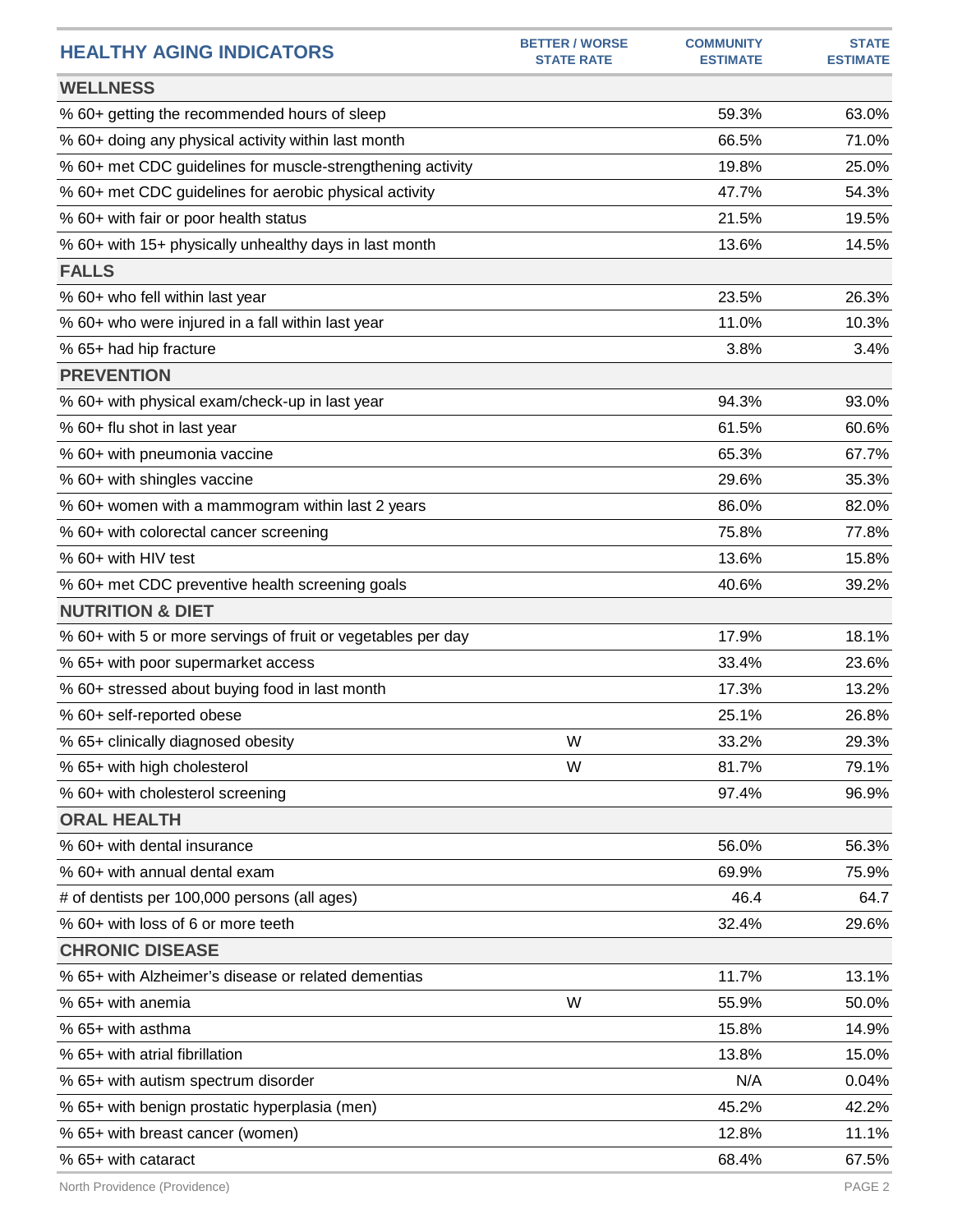| <b>HEALTHY AGING INDICATORS</b>                         | <b>BETTER / WORSE</b><br><b>STATE RATE</b> | <b>COMMUNITY</b><br><b>ESTIMATE</b> | <b>STATE</b><br><b>ESTIMATE</b> |
|---------------------------------------------------------|--------------------------------------------|-------------------------------------|---------------------------------|
| % 65+ with chronic kidney disease                       | W                                          | 33.1%                               | 30.7%                           |
| % 65+ with chronic obstructive pulmonary disease        | W                                          | 26.0%                               | 22.9%                           |
| % 65+ with colon cancer                                 |                                            | 2.8%                                | 2.7%                            |
| % 65+ with congestive heart failure                     |                                            | 22.9%                               | 21.6%                           |
| % 65+ with diabetes                                     | W                                          | 41.8%                               | 34.7%                           |
| % 65+ with endometrial cancer (women)                   |                                            | 1.6%                                | 1.9%                            |
| % 65+ with epilepsy                                     |                                            | 3.0%                                | 2.9%                            |
| % 65+ with fibromyalgia, chronic pain and fatigue       |                                            | 24.7%                               | 25.4%                           |
| % 65+ with glaucoma                                     |                                            | 27.4%                               | 27.0%                           |
| % 65+ ever had a heart attack                           | W                                          | 7.0%                                | 5.8%                            |
| % 65+ with HIV/AIDS                                     |                                            | 0.09%                               | 0.12%                           |
| % 65+ with hypertension                                 | W                                          | 81.0%                               | 78.0%                           |
| % 65+ with hypothyroidism                               | W                                          | 24.8%                               | 22.4%                           |
| % 65+ with ischemic heart disease                       |                                            | 42.7%                               | 41.8%                           |
| % 65+ with leukemias and lymphomas                      |                                            | 2.9%                                | 2.7%                            |
| % 65+ with liver disease                                |                                            | 11.1%                               | 9.9%                            |
| % 65+ with lung cancer                                  | W                                          | 2.9%                                | 2.1%                            |
| % 65+ with migraine and other chronic headache          |                                            | 5.6%                                | 6.1%                            |
| % 65+ with osteoarthritis or rheumatoid arthritis       | W                                          | 59.4%                               | 56.2%                           |
| % 65+ with osteoporosis                                 | W                                          | 21.8%                               | 19.6%                           |
| % 65+ with peripheral vascular disease                  | W                                          | 28.8%                               | 25.6%                           |
| % 65+ with pressure ulcer or chronic ulcer              |                                            | 8.1%                                | 8.1%                            |
| % 65+ with prostate cancer (men)                        |                                            | 14.5%                               | 13.4%                           |
| % 65+ with stroke                                       |                                            | 11.2%                               | 11.9%                           |
| % 65+ with traumatic brain injury                       |                                            | 1.2%                                | 1.0%                            |
| % 65+ with 4+ (out of 15) chronic conditions            | W                                          | 69.3%                               | 63.8%                           |
| % 65+ with 0 chronic conditions                         | W                                          | 5.6%                                | 7.0%                            |
| <b>BEHAVIORAL HEALTH</b>                                |                                            |                                     |                                 |
| # opioid deaths (all ages)                              |                                            | 51                                  | 1,654                           |
| % 65+ with opioid use disorder                          |                                            | 1.5%                                | 1.9%                            |
| % 65+ with substance use disorder                       | B                                          | 5.4%                                | 7.0%                            |
| % 60+ who used marijuana in last month                  |                                            | N/A                                 | 3.4%                            |
| % 60+ excessive drinking                                | B                                          | 5.2%                                | 9.3%                            |
| % 65+ with tobacco use disorder                         |                                            | 11.7%                               | 10.8%                           |
| % 60+ current smokers                                   |                                            | 9.0%                                | 8.7%                            |
| % 60+ ever used E-Cigarettes in last month              |                                            | 5.1%                                | 5.8%                            |
| <b>MENTAL HEALTH</b>                                    |                                            |                                     |                                 |
| % 60+ who reported receiving adequate emotional support |                                            | 78.1%                               | 79.7%                           |
| % 60+ who reported being satisfied with life            |                                            | 93.3%                               | 95.3%                           |
| % 60+ with 15+ days poor mental health in last month    |                                            | 8.5%                                | 7.4%                            |
| % 65+ with depression                                   | W                                          | 35.2%                               | 32.9%                           |
| % 65+ with anxiety disorder                             | W                                          | 34.6%                               | 29.8%                           |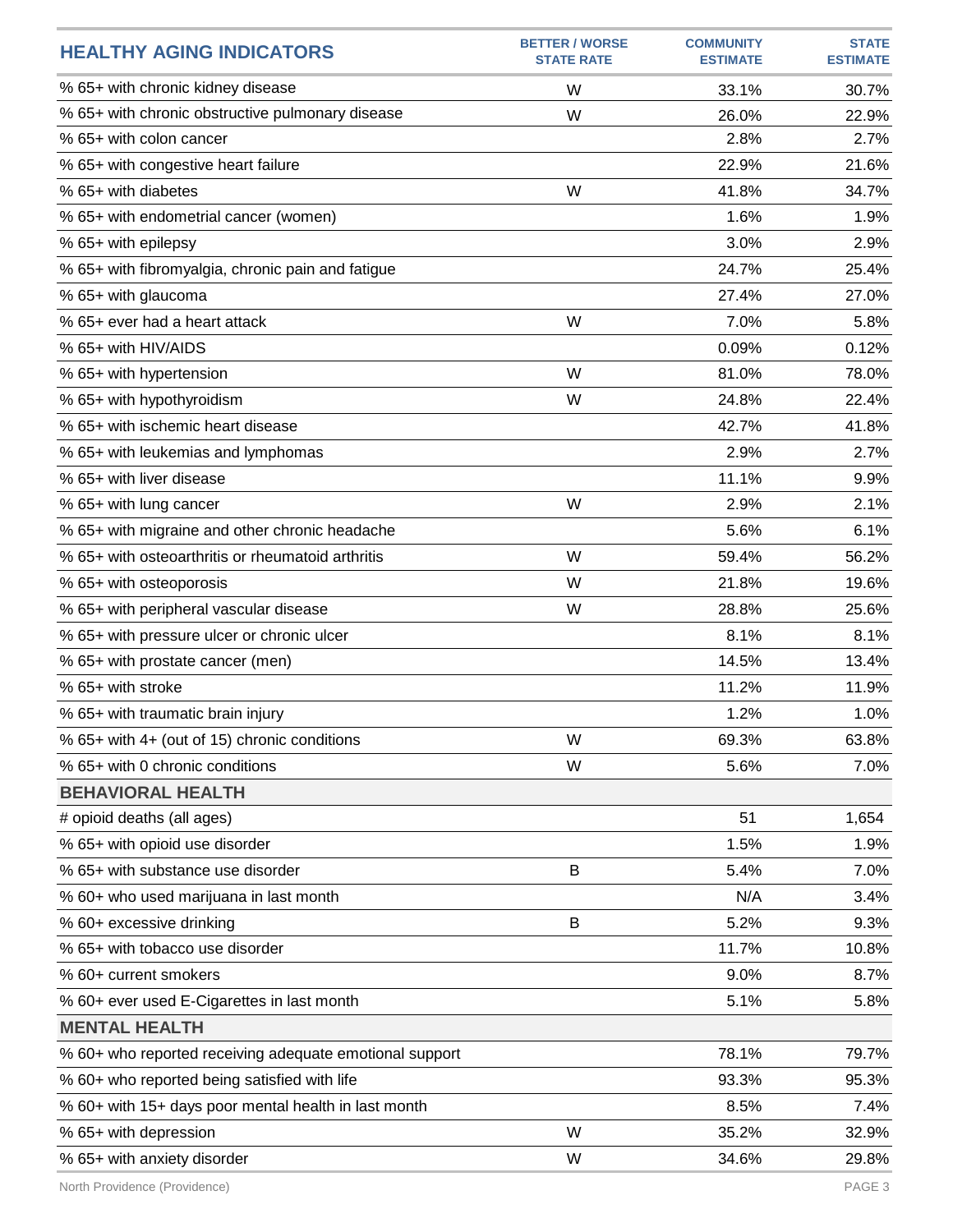| <b>HEALTHY AGING INDICATORS</b>                                  | <b>BETTER / WORSE</b><br><b>STATE RATE</b> | <b>COMMUNITY</b><br><b>ESTIMATE</b> | <b>STATE</b><br><b>ESTIMATE</b> |
|------------------------------------------------------------------|--------------------------------------------|-------------------------------------|---------------------------------|
| % 65+ with bipolar disorder                                      |                                            | 4.1%                                | 4.1%                            |
| % 65+ with post-traumatic stress disorder                        |                                            | 1.4%                                | 1.7%                            |
| % 65+ with schizophrenia & other psychotic disorder              |                                            | 3.6%                                | 3.8%                            |
| % 65+ with personality disorder                                  |                                            | 3.1%                                | 2.8%                            |
| <b>LIVING WITH DISABILITY</b>                                    |                                            |                                     |                                 |
| % 65+ with self-reported hearing difficulty                      |                                            | 13.2%                               | 13.9%                           |
| % 65+ with clinical diagnosis of deafness or hearing impairment  | W                                          | 18.7%                               | 16.4%                           |
| % 65+ with self-reported vision difficulty                       |                                            | 4.3%                                | 5.5%                            |
| % 65+ with clinical diagnosis of blindness or visual impairment  | B                                          | 0.5%                                | 1.1%                            |
| % 65+ with self-reported cognition difficulty                    |                                            | 8.7%                                | 8.2%                            |
| % 65+ with self-reported ambulatory difficulty                   |                                            | 25.1%                               | 21.0%                           |
| % 65+ with clinical diagnosis of mobility impairment             |                                            | 4.2%                                | 3.8%                            |
| % 65+ with self-reported self-care difficulty                    |                                            | 10.9%                               | 8.0%                            |
| % 65+ with self-reported independent living difficulty           |                                            | 16.8%                               | 14.3%                           |
| <b>CAREGIVING</b>                                                |                                            |                                     |                                 |
| # of Alzheimer's disease specific support groups                 |                                            | 0                                   | 16                              |
| # of Memory Cafes                                                |                                            | 0                                   | 10                              |
| % of 60+ who provide care to a family/friend in last month       |                                            | 20.2%                               | 22.5%                           |
| % of grandparents raising grandchildren                          |                                            | 2.1%                                | 1.0%                            |
| % of grandparents who live with grandchildren                    |                                            | 4.0%                                | 3.2%                            |
| <b>ACCESS TO CARE</b>                                            |                                            |                                     |                                 |
| % 65+ dually eligible for Medicare and Medicaid                  |                                            | 14.2%                               | 13.8%                           |
| % 65+ Medicare managed care enrollees                            | $\star$                                    | 47.6%                               | 43.8%                           |
| % 60+ with a regular doctor                                      |                                            | 98.0%                               | 96.7%                           |
| % 60+ who did not see a doctor when needed due to cost           |                                            | 5.8%                                | 5.4%                            |
| # of primary care providers within 5 miles                       |                                            | 301                                 | 1,605                           |
| # of hospitals within 5 miles                                    |                                            | 4                                   | 13                              |
| # of home health agencies                                        |                                            | 23                                  | 23                              |
| # of nursing homes within 5 miles                                |                                            | 15                                  | 80                              |
| # of community health centers                                    |                                            | 1                                   | 43                              |
| # of adult day health centers                                    |                                            | 0                                   | 31                              |
| # of hospice agencies                                            |                                            | 6                                   | 18                              |
| <b>SERVICE UTILIZATION</b>                                       |                                            |                                     |                                 |
| # physician visits per year                                      | $\star$                                    | 8.9                                 | 8.4                             |
| # emergency room visits/1000 persons 65+ years annually          | $\star$                                    | 697.0                               | 620.6                           |
| # Part D monthly prescription fills per person annually          |                                            | 53.3                                | 52.2                            |
| # home health visits annually                                    |                                            | 4.0                                 | 3.5                             |
| # durable medical equipment claims annually                      |                                            | 1.8                                 | 1.7                             |
| # inpatient hospital stays/1000 persons 65+ years annually       |                                            | 302.3                               | 286.5                           |
| % Medicare inpatient hospital readmissions (as % of admissions)  |                                            | 17.8%                               | 17.4%                           |
| # skilled nursing facility stays/1000 persons 65+ years annually | $\star$                                    | 127.0                               | 98.8                            |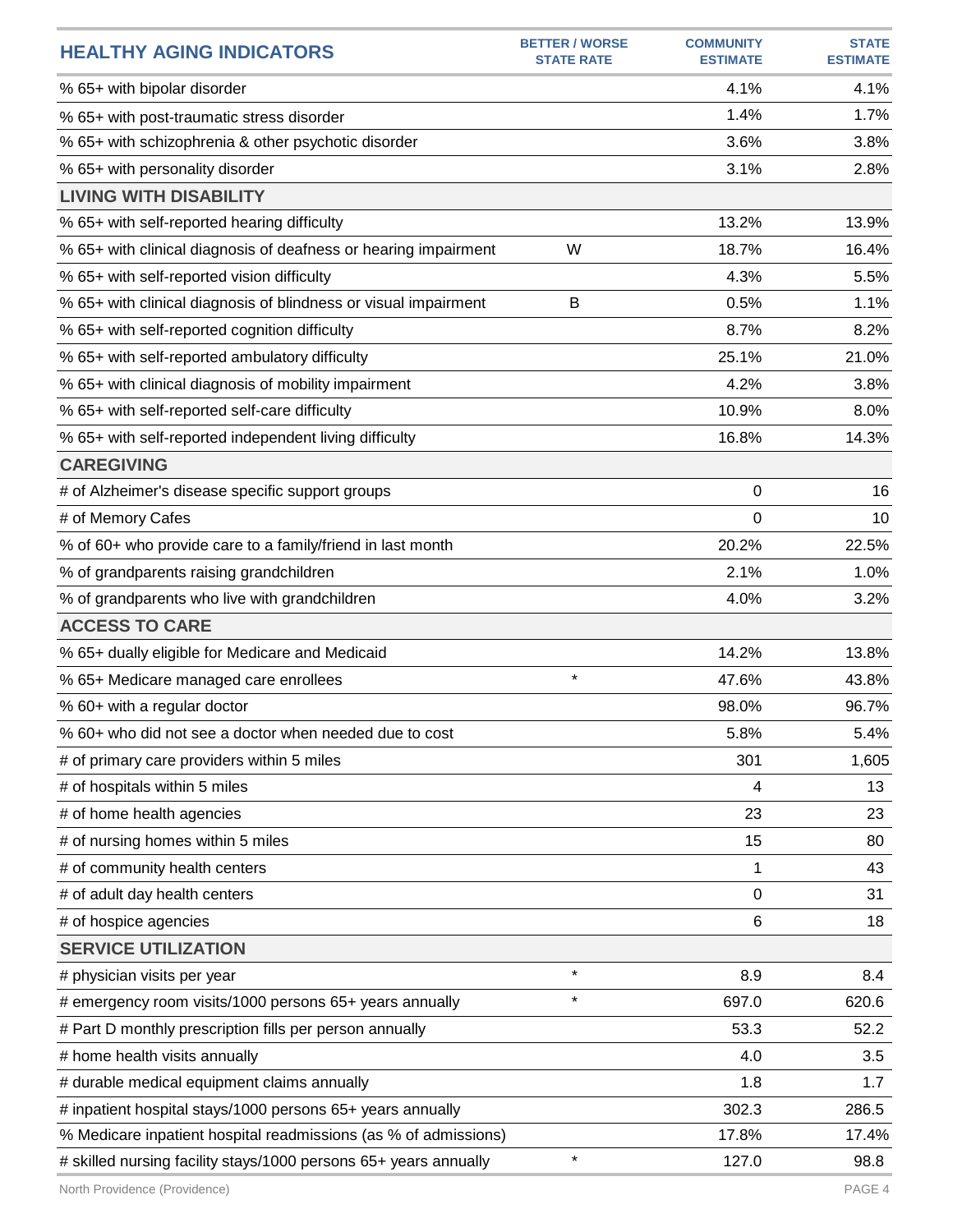| <b>HEALTHY AGING INDICATORS</b>                               | <b>BETTER / WORSE</b><br><b>STATE RATE</b> | <b>COMMUNITY</b><br><b>ESTIMATE</b> | <b>STATE</b><br><b>ESTIMATE</b> |
|---------------------------------------------------------------|--------------------------------------------|-------------------------------------|---------------------------------|
| # skilled nursing home Medicare beds/1000 persons 65+ years   |                                            | 80.1                                | 47.1                            |
| % 65+ getting Medicaid long term services and supports        | $\star$                                    | 4.9%                                | 4.2%                            |
| % 65+ hospice users                                           |                                            | 3.2%                                | 3.5%                            |
| % 65+ hospice users as % of decedents                         |                                            | 51.8%                               | 53.0%                           |
| Median hospice days per hospice user (65+, deceased)          |                                            | 9.0                                 | 11.0                            |
| Median hospice payment (Medicare + other) per hospice user    |                                            | \$3,302.74                          | \$3,870.97                      |
| <b>COMMUNITY</b>                                              |                                            |                                     |                                 |
| Air pollution: annual # of unhealthy days for 65+ (county)    |                                            | 8                                   | N/A                             |
| Age-friendly efforts in community                             |                                            | Not yet                             | Yes                             |
| # of senior centers                                           |                                            | 1                                   | 32                              |
| # of universities and community colleges                      |                                            | 0                                   | 19                              |
| # of public libraries                                         |                                            | 1                                   | 71                              |
| # of YMCAs                                                    |                                            | 0                                   | 15                              |
| % in county with access to broadband (all ages)               |                                            | 98.4%                               | 98.1%                           |
| % 60+ who used Internet in last month                         | $\star$                                    | 63.7%                               | 71.6%                           |
| Voter participation rate in 2016 election (age 18+)           |                                            | 57.6%                               | 55.0%                           |
| % 60+ who believe local service orgs understand needs         | $\star$                                    | 32.6%                               | 44.1%                           |
| % 60+ who believe he/she can make a difference                | $\star$                                    | 43.0%                               | 52.2%                           |
| % 60+ who believe working together can make a difference      |                                            | 80.7%                               | 81.0%                           |
| % 60+ who volunteer at least once per month                   | $\star$                                    | 17.7%                               | 22.9%                           |
| % 60+ who attend community events (church, club) monthly      | $\star$                                    | 36.7%                               | 44.4%                           |
| <b>SAFETY &amp; CRIME</b>                                     |                                            |                                     |                                 |
| Violent crime rate /100,000 persons                           |                                            | 124.4                               | 220.3                           |
| Homicide rate /100,000 persons (county)                       |                                            | 3                                   | $\overline{2}$                  |
| # firearm fatalities (all ages) (county)                      |                                            | 572                                 | 895                             |
| Property crime rate /100,000 persons                          |                                            | 944.5                               | 1,678.4                         |
| # 65+ deaths by suicide (county)                              |                                            | 24                                  | 57                              |
| <b>TRANSPORTATION</b>                                         |                                            |                                     |                                 |
| % 65+ who own a motor vehicle                                 |                                            | 84.3%                               | 85.0%                           |
| % 60+ who always drive or ride wearing a seatbelt             |                                            | 93.6%                               | 91.9%                           |
| % 60+ who drove under the influence of drinking in last month |                                            | N/A                                 | 2.0%                            |
| # of fatal crashes involving adult age 60+/town               |                                            | $\overline{2}$                      | 82                              |
| # of fatal crashes involving adult age 60+/county             |                                            | 52                                  | 82                              |
| <b>HOUSING</b>                                                |                                            |                                     |                                 |
| % 65+ population who live alone                               |                                            | 31.7%                               | 31.4%                           |
| Average household size (all ages)                             |                                            | 2.3                                 | 2.5                             |
| Median house value                                            |                                            | \$215,200.00                        | \$249,800.00                    |
| % 60+ own home                                                | $\star$                                    | 64.3%                               | 70.3%                           |
| % 60+ homeowners who have mortgage                            |                                            | 41.9%                               | 48.7%                           |
| % 60+ stressed about paying rent/mortgage in last month       |                                            | 24.5%                               | 22.1%                           |